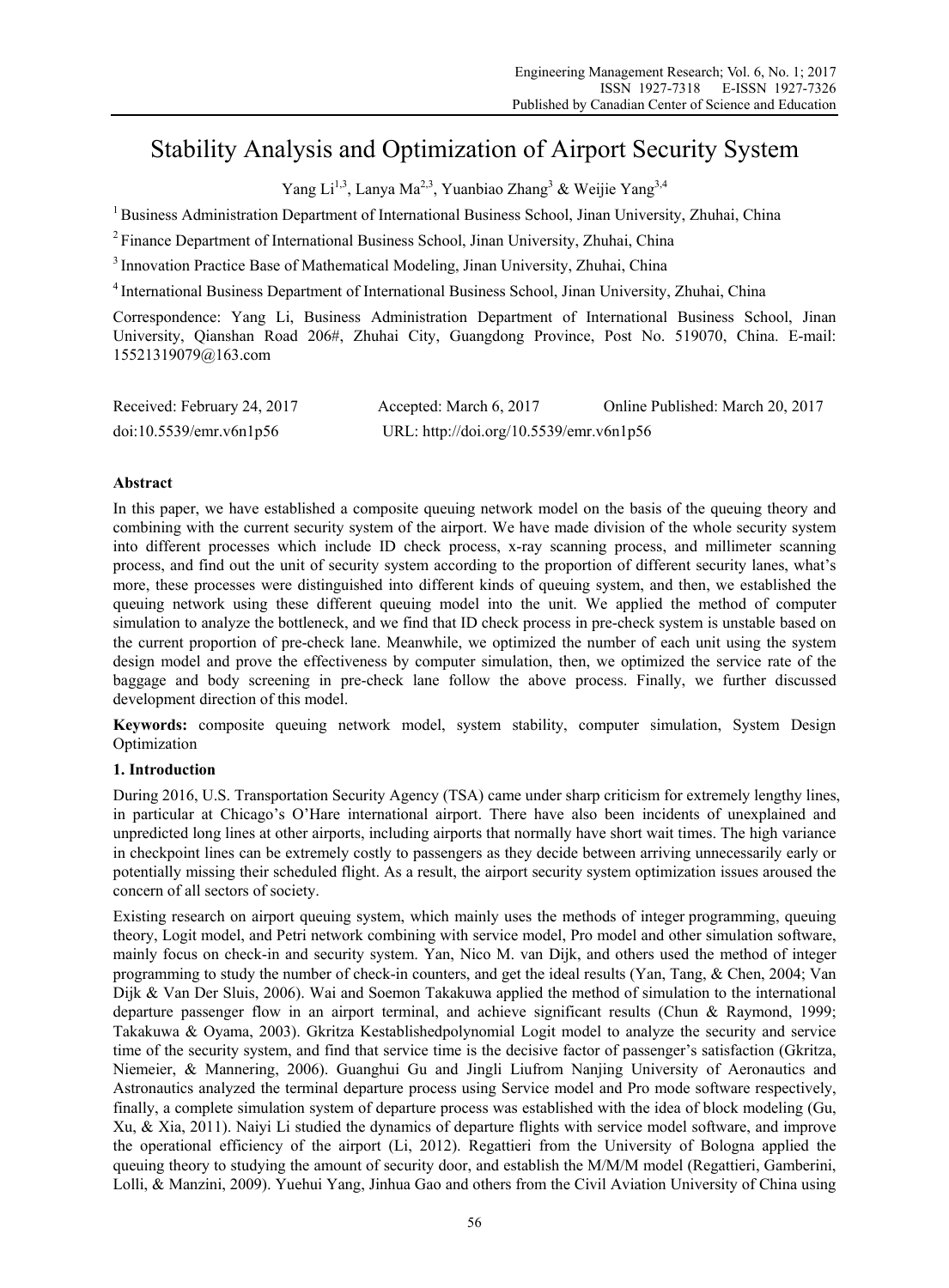the queuing theory to analyze the capacity of each part of the passenger departure process, and the threshold for the capacity was found (Yang & Gao, 2005). Jaromír Širokýfrom the University of Pardubice took the process of check-in and security services as the research object to establish the queuing theory model, and optimized the air transportation level and service level index using the Tecnomatix simulating software (Široký & Hlavsová, 2014). Yuanyuan Guo and her partner focus on the passenger volume combining with a variety of mathematical analysis methods which contains chaos theory, wavelet denoising method, and RBF neural network chaotic time series, and short-term passenger terminal traffic flow forecasting model is established (Guo, 2013). Shaowu Cheng, Yaping Zhang and others from School of Computer Science and Technology in Harbin Institute of Technology analyzed the dynamic allocation and optimization of terminal resources using neural network, wavelet denoising method, and the effectiveness is proved by simulating (Cheng, Zhang, & Bie, 2015).

This paper focuses on the stability of the current security system in the airport, analyzing the bottleneck of its processes, and optimizes the allocation of system resources based on queuing theory.

#### **2. Preparation**

Airport security program is composed of three systems which contain ID check, baggage and body screening and collect items and exist, and the main systems are ID check and baggage and body screening which can be seen as a different queuing system. The security system contains two different kinds of programs which are general security system and pre-check system. Approximately 45% of passengers enroll in a program called Pre-Check for trusted travelers. Pre-Check passengers are not required to remove shoes, belts, or light jackets, and they also do not need to remove their computers from their bags so that they can reduce their retention time in the baggage and body screening system.

The queuing system consists of three processes: the input process, the queuing rules, and the service mechanism.

#### *2.1 Input Process*

The input process mainly describes the source of the passengers and what regular the flow of passengers obeys when reaching the system.

(1) The quantity of passengers: For the airport, as long as the airport itself works well, passengers will continue to arrive. Therefore, passengers can be considered to be infinite.

(2) The reach of passengers: In general, passengers take specific flights, so passengers will arrive in batches.

(3) The distribution of the time intervals that passengers arrive one after another: According to the queuing theory, there are some common kinds of distribution: fixed-length distribution D, negative exponential distribution M, Erlang distribution  $E_R$ , arbitrary distribution G (Han, 2005). Figure 1 shows the distribution of the time intervals of the passengers reaching the system through statistical analysis based on the data of 2017 ICM problem D. It reveals that the time interval of the passengers reaching the system roughly follows a negative exponential distribution. Therefore, we assume that the passenger arrival time interval obeys a negative exponential distribution and prove the correctness of the hypothesis through the Kolmogorov-Smirnov test. The results of the verification are in Table 1.



Figure 1. The arrival times interval distribution of TSA pre-check and regular pay passengers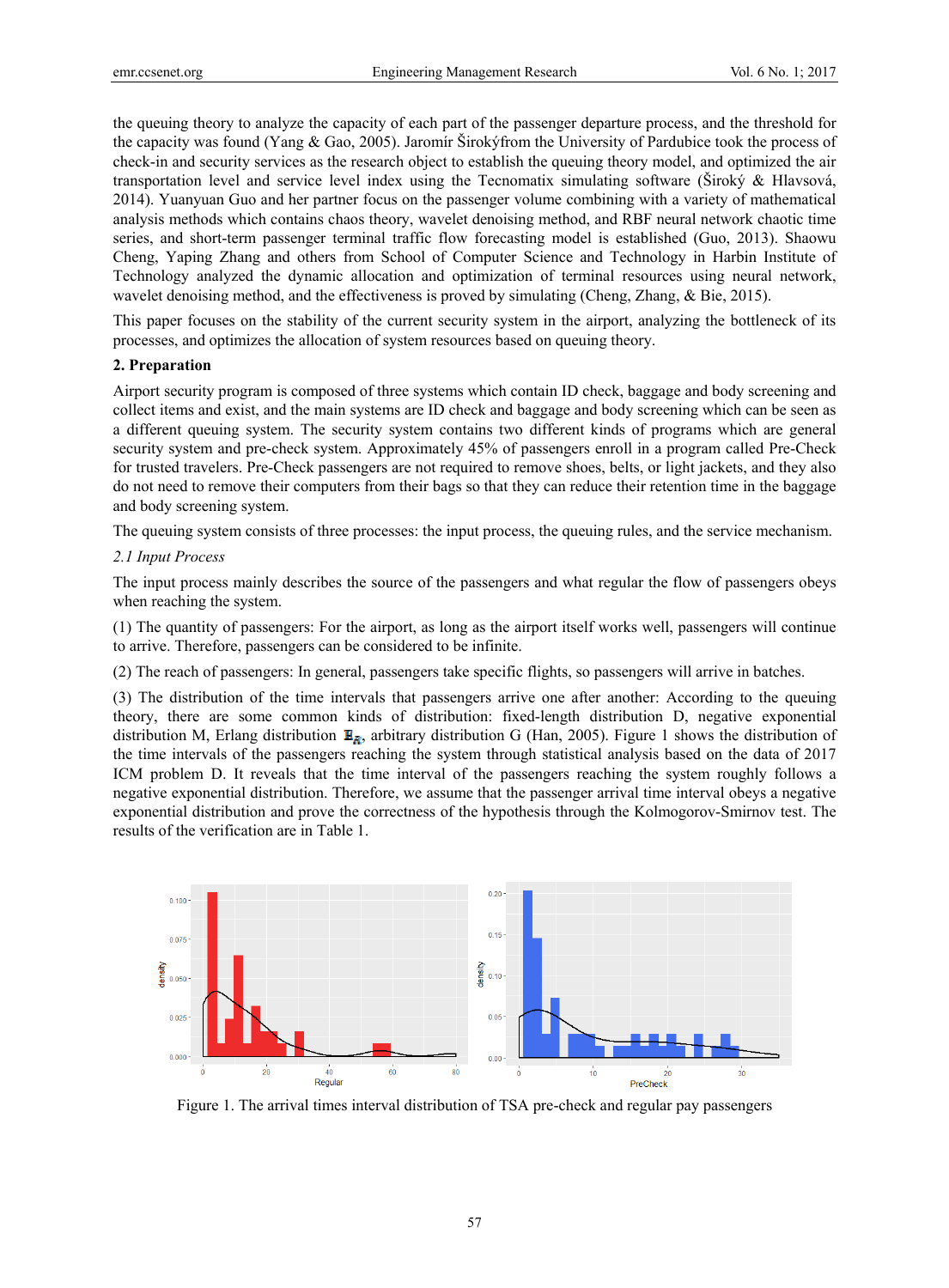| Check items              | Attribute | Regular Pay | TSA Pre-Check |
|--------------------------|-----------|-------------|---------------|
| N                        |           | 57          | 45            |
| Exponential parameter    | Mean      | 9.1895      | 13.1556       |
|                          | Absolute  | 0.181       | 0.17          |
| Most extreme differences | Positive  | 0.181       | 0.17          |
|                          | Negative  | $-0.111$    | $-0.073$      |
| Kolmogorov-Smirnov Z     |           | 1.165       | 1.141         |
| Asymp. Sig. (2-tailed)   |           | 0.065       | 0.148         |

#### Table 1. The Kolmogorov-Smirnov test of single sample

Table 1 shows that the data obeys exponential distribution which is according to the statistics of passengers' arrival time interval. According to the inspection results,  $0.065 \div 0.148 > 0.5$ , the assumption that the passengers' arrival time interval obeys the negative exponential distribution with the acceptance degree of 95%.

#### *2.2 Rule of Queuing*

(1) Capacity of queues: we can divide queues into two kinds: limited capacity and infinite capacity, and airport security system capacity limited.

(2) Rule of queuing: queuing rules include mainly FCFS (first come first service), LCFS (last come first service), PS (Priority service). The queuing rule of FCFS is most common in our daily life. Airport security system also obeys this rule.

(3) Service mechanism: the number of services stations is determined by the real situation, the form of connection is the series-parallel hybrid, and its passengers receive service individually. The most important thing is the distribution of service time. If the service time for the service station is  $t<sub>1</sub>$ , the cumulative distribution function is  $B(t)$ , probability density function is  $b(t)$ . Generally includes fixed-length distribution D, negative exponential distribution M, Erlang distribution  $\mathbf{F}_{n}$ . Among them, the negative exponential distribution is

commonly used. Since the service time does not depend on each other, it has the same negative exponential distribution after Kolmogorov-Smirnov test.

$$
b(t) = \begin{cases} \mu e^{-\mu t} & t \ge 0 \\ 0 & t < 0 \end{cases}
$$
 (1)

In the above formula,  $\mu > 0$  and it is a constant.

# **3. Composite Queuing Network Model**

According to the TSA, there is often one Pre-Check lane open for every three regular lanes in the current security systems, so we can divide the security system into several single units which consist of a pre-check lane and two regular check lanes. The flow chart of per unit can be seen in Figure 2.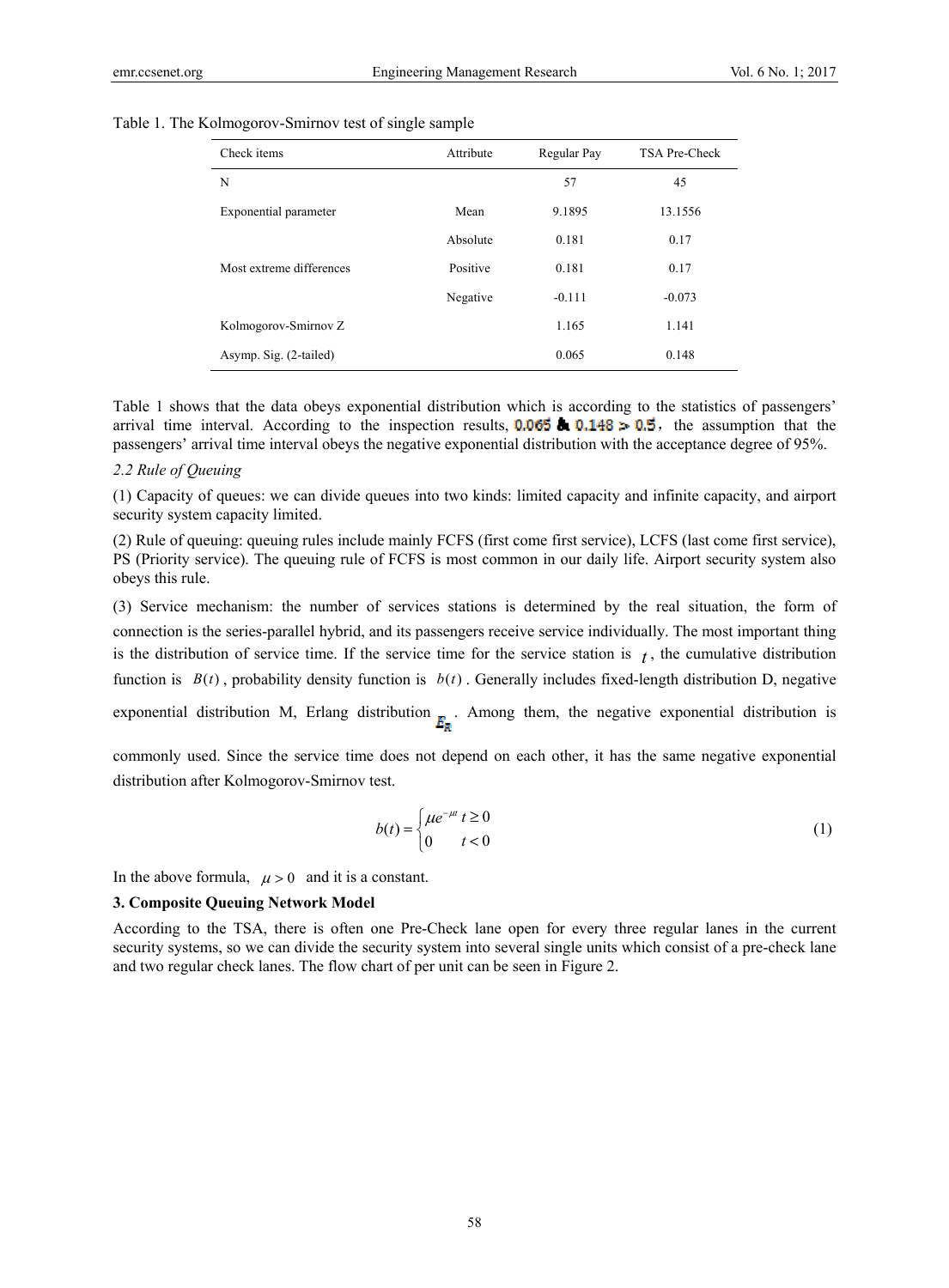

Figure 2. Simulation process of security system

In the whole unit, ID check service and baggage and body service are equivalent to a composite queuing system which consists of two queuing systems in series, and each unit is made up of three parallel composite queuing systems. Lane 1 and 2 are regular check lanes, while lane 3 is the pre-check lane. In this network, ID check process in regular check lanes can be seen as queuing model of  $M/M/2$ , and the same process in pre-check lane Canberra seen as  $M/M/1$  model, and the equilibrium equations of system state probability are as follows.

$$
\begin{cases}\n\sum_{n=0}^{\infty} P_n = 1 \\
\mu P_1 = \lambda_i P_0 \\
(n+1)\mu P_{n+1} + \lambda_i P_{n-1} = (\lambda_i + n\mu) P_n (1 \le n \le c) \\
c\mu P_{n+1} + \lambda_i P_{n-1} = (\lambda_i + c\mu) P_n (n > c) \\
\rho = \frac{\lambda_i}{c\mu} \le 1\n\end{cases}
$$
\n(2)

Where  $\lambda_i$  is the average number of arrived passengers per unit of time, and  $i = 1, 2$ , which represent regular lane and pre-check lane respectively,  $\mu$  is the number of passengers served per unit of time, *c* is the amount of service counters,  $\rho$  is the degree of the system service strength.

According to the equilibrium equations, we can get that

$$
P_0 = \left[\sum_{k=0}^{c-1} \frac{1}{k!} \left(\frac{\lambda_i}{\mu}\right)^k + \frac{1}{c!} \frac{1}{1-\rho} \left(\frac{\lambda_i}{\mu}\right)^c\right]^{-1} \tag{3}
$$

Where  $k = n - c$ .

The number of customers in the system is

$$
L_s = L_q + \frac{\lambda_i}{\mu} \tag{4}
$$

Where  $L_q = \frac{(c\rho)^c \rho}{a!(1-\rho)^2} P_0$  $! (1 - \rho)$ *c*  $q = c!{(1-\rho)^2 \lambda_i}$  $L_q = \frac{(c\rho)^c \rho}{c!(1-\rho)^2 \lambda_i} P_0$  $=\frac{(c\rho)^{3}\rho}{c!(1-\rho)^{2}\lambda_{i}}P_{0}$ , which is the number of customers queuing for service in the system.

The average retention time spent in this system of passengers can be obtained, that is,

$$
w_s = \frac{L_s}{\lambda_i} = \frac{(c\rho)^c \rho}{c!(1-\rho)^2 \lambda_i} P_0 + \frac{1}{\mu}
$$
\n(5)

The average retention time spent in queuing per passenger is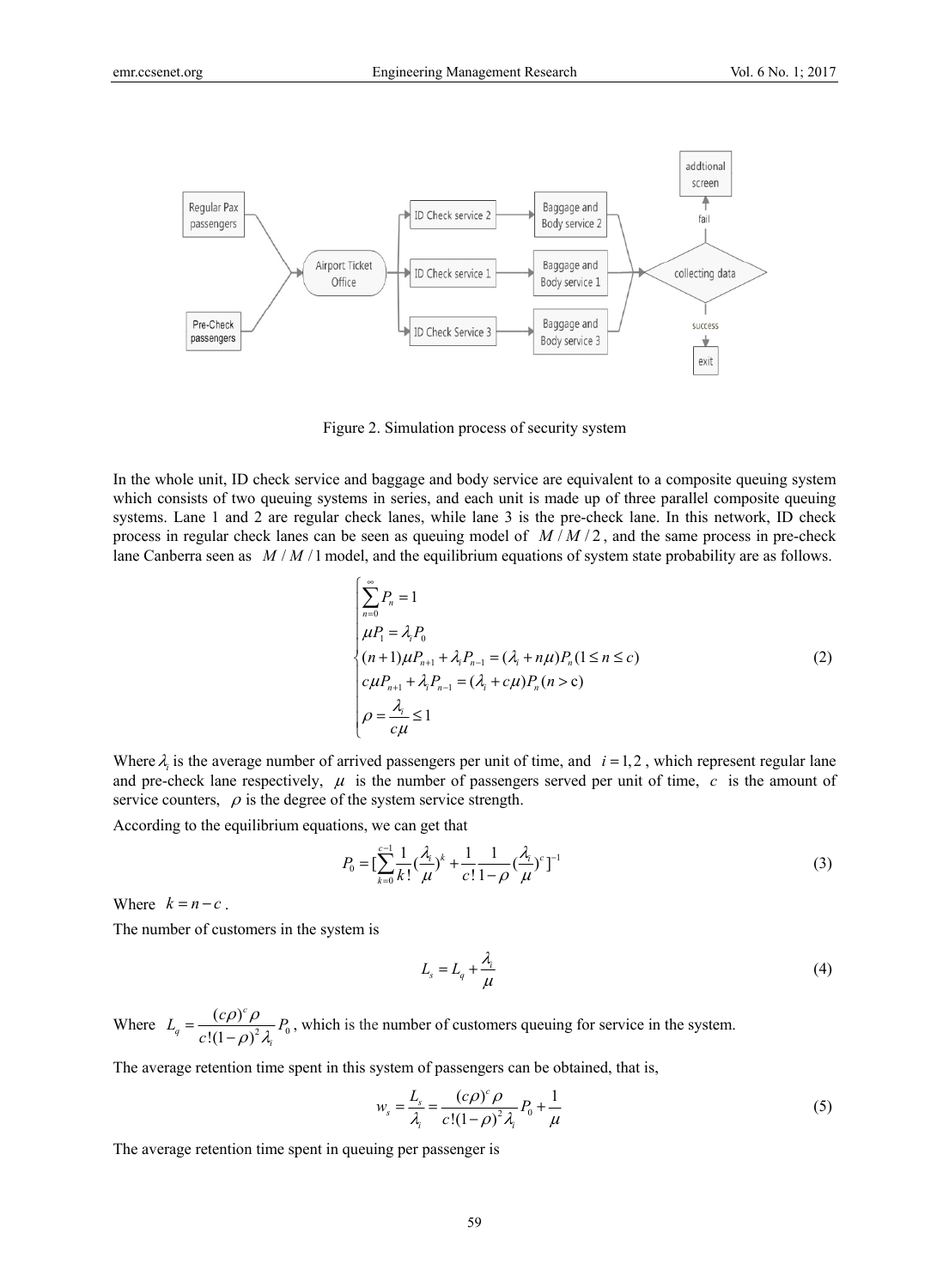$$
w_q = \frac{(c\rho)^c \rho}{c!(1-\rho)^2 \lambda_i} P_0 \tag{6}
$$

After the ID check service, passengers will enter the baggage and body screening system, and continue to queue. Baggage and body screening system is made up of X-Ray scanning process and Millimeter Wave scanning process, and the structure chart of this system is shown in Figure 3.



Figure 3. Structure of baggage and body screening process

In Figure 3, when passengers enter the baggage and body screening system, the baggage will be sent into X-Ray scanning process, while passengers will enter the Millimeter Wave scanning process. No matter which check failed, passengers should accept additional scanning with their baggage.

These two multipled process in Baggage and body screening system are both the same kind of queuing system with the single-service counter, which has the same arrival time intervals of passengers that are equal to the time for the customer to accept the service in ID check system, it means that they obey the same negative exponential distribution. The capacity of the system is N, and the number of passengers served unit interval of X-Ray scanning process and Millimeter Wave scanning process in regular check lanes respectively are  $\mu_{11}$  and  $\mu_{12}$ , while the same parameter in the pre-check lane are  $\mu_{21}$  and  $\mu_{22}$ .

X-Ray scanning process is the  $M/M/1/N/\infty$  queuing system, and its equilibrium equations of system state probability are as follows:

$$
\begin{cases}\n\mu_{i1}P_1 = \mu P_0 \\
\mu_{i1}P_{n+1} + \mu_{i1}P_{n-1} = (\mu + \mu_{i1})P_n(1 \le n \le N - 1) \\
\mu_{i1}P_N = \mu_{i1}P_{N-1}\n\end{cases} (7)
$$

Where  $i = 1, 2$ . Considering that  $\sum_{n=0}^{N} P_n = 1$  $\sum_{n=0}^{\infty}$ <sup>1</sup> n *P*  $\sum_{n=0} P_n = 1$ , we can get formulas of  $P_0$  and  $P_n$ , that are,

$$
P_0 = \begin{cases} \frac{1-\rho}{1-\rho^{N+1}} & \rho \neq 1 \\ \frac{1}{N+1} & \rho = 1 \end{cases} \text{ and } P_n = \begin{cases} \frac{1-\rho}{1-\rho^{N+1}} \rho^n & \rho \neq 1 \\ \frac{1}{N+1} & \rho = 1 \end{cases} (8)
$$

Where  $\rho = \frac{\mu}{\mu_{i}}$ , which is the degree of the system service strength. The operating index of X-Ray Scanning *i*1 process can be expressed by different functions that contain  $P_0$  and  $P_n$ , that are,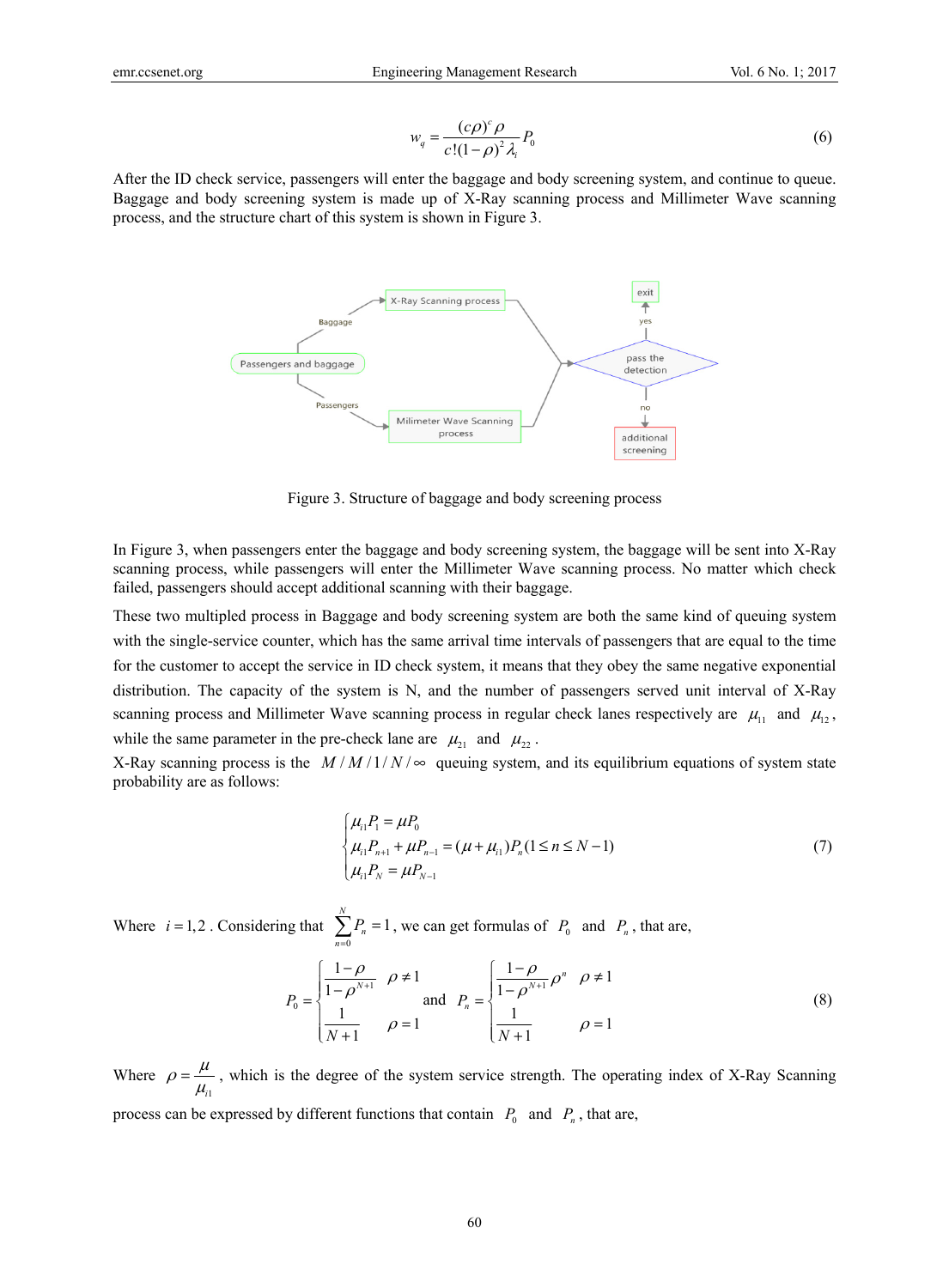$$
\begin{cases}\nL_{s1} = \sum_{n=0}^{N} nP_n, & L_{q1} = \sum_{n=1}^{N} (n-1)P_n \\
w_{s1} = \frac{L_{s1}}{\mu(1-P_0)}, & w_{q1} = w_{s1} - \frac{1}{\mu_{i1}}\n\end{cases}
$$
\n(9)

Millimeter Wave Scanning process is a  $M/M/1/N/\infty$  queuing system, the arrival time of its passengers equals to the passengers' of X-Ray Scanning process, so that formulas of  $P_0$  and  $P_n$  do not change. However,

*i*2  $\rho = \frac{\mu}{\mu_{12}}$  and the service time is different, which equal to  $\mu_{12}$  and  $\mu_{22}$  respectively. The operating indexes of

Millimeter Wave Scanning process can be listed as follows:

$$
\begin{cases}\nL_{s2} = \sum_{n=0}^{N} nP_n, & L_{q2} = \sum_{n=1}^{N} (n-1)P_n \\
w_{s2} = \frac{L_{s2}}{\mu(1-P_0)}, & w_{q2} = w_{s2} - \frac{1}{\mu_{12}}\n\end{cases}
$$
\n(10)

The retention time spent in baggage and body screening system is equal to the longest one between  $w_{\rm st}$ and  $w_{\gamma}$ , that is,

$$
w_s^* = \max \{ w_{s1}, w_{s2} \}
$$
 (11)

### **4. Numerical Simulation and Optimization**

#### *4.1 Simulation*

In this part, we use the data of TSA and preprocess the data. We apply the method of computer simulation to analyze the stability of the security system and identify bottlenecks. What's more, the composite queuing network model will be optimized.

By analyzing the data provided by TSA, we can get that  $\lambda_1 = 0.0767$ ,  $\lambda_2 = 0.109$ ,  $\mu = 0.07967$ ,  $\mu_{11}$ =0.13295,  $\mu_{21}$ =0.2725,  $\mu_{12} = \mu_{22}$ =0.0895, where  $\lambda_1$  is the average number of arrived regular passengers per unit of time, and  $\lambda_2$  is the average number of arrived pre-check passengers per unit of time. According to the above parameters, we build a simulation model by coding in MATLAB, and then we get the waiting time of all the three check lanes.

4.1.1 Simulation Results of Regular Check Lane

For the regular security lanes, the fluctuation of time that passengers spend in the ID check system can be seen in Figure 4, and the fluctuation of time that passengers spend in baggage and body screening system can be seen in Figure 5.



Figure 4. Time that regular pay spend in the ID check system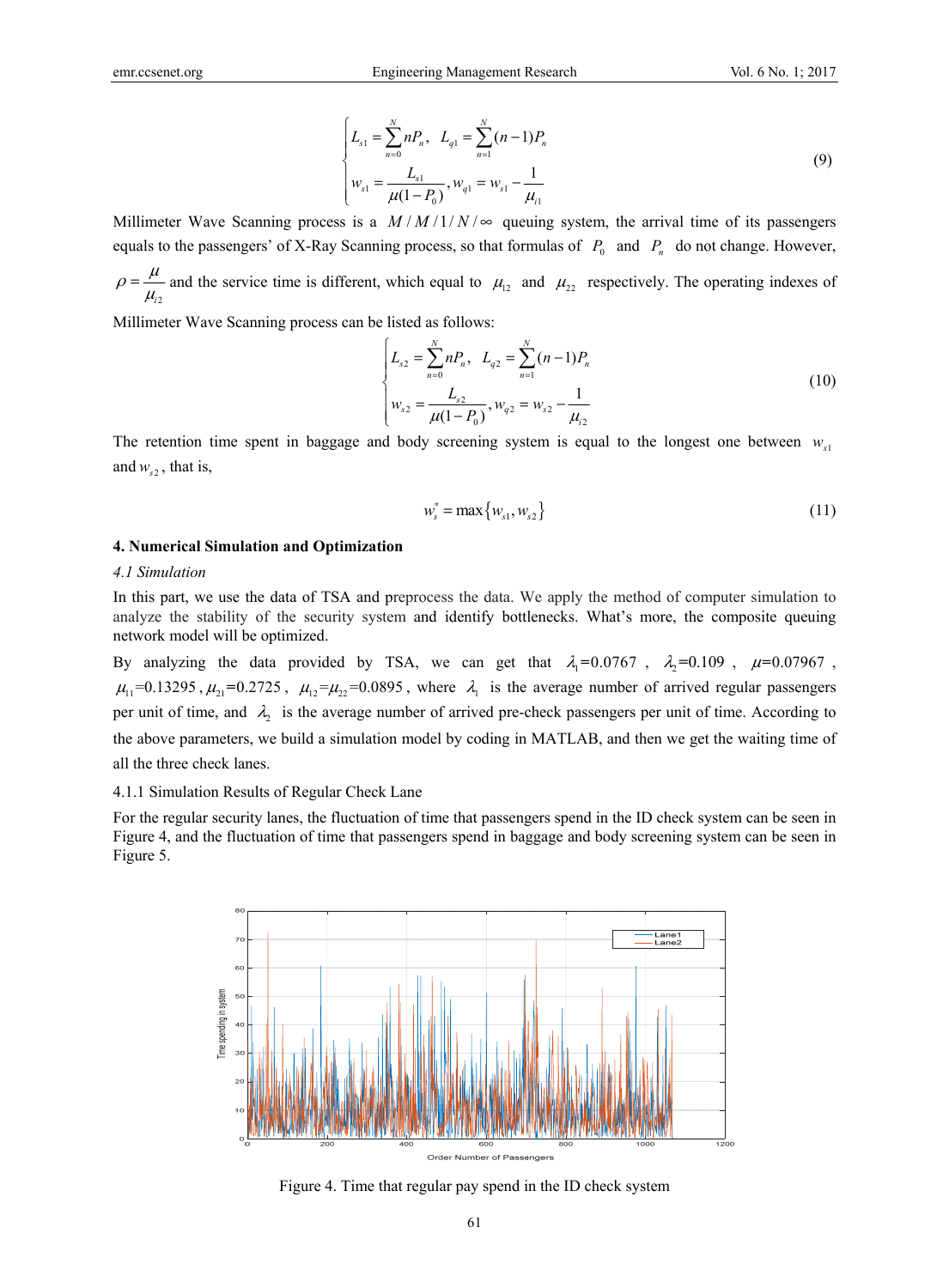From Figure 4, we can intuitively tell that the passenger's retention time in the system fluctuates around an average from this figure. And these two lanes do not have a big difference. What's more, the updating speed is normal, and the system is in a steady state.



Figure 5. Time that regular pay spend in the Baggage and body screening system

It shows the changes of waiting time of different passengers in the Baggage and body screening system. Just like the Figure 4, the waiting time of different passengers varies. The total system is in a steady state with the queuing updating, and there is no malignant growth.

## 4.1.2 Simulation Results Pre-Check Lane

For the pre-check lane, the time that passengers spend in ID check system can be seen in Figure 6. And time that passengers spend in baggage and body screening system is shown in Figure 7.



Figure 6. Time that TSA pre-check spend in the ID check system

It shows the distribution of the pre-checked passengers' retention time in the ID check system. The figure shows that the passengers' retention time and the length of queuing constantly increase as time goes by. The instability leads to the ID check system more and more crowded and eventually becomes the efficiency bottleneck of the airport security system.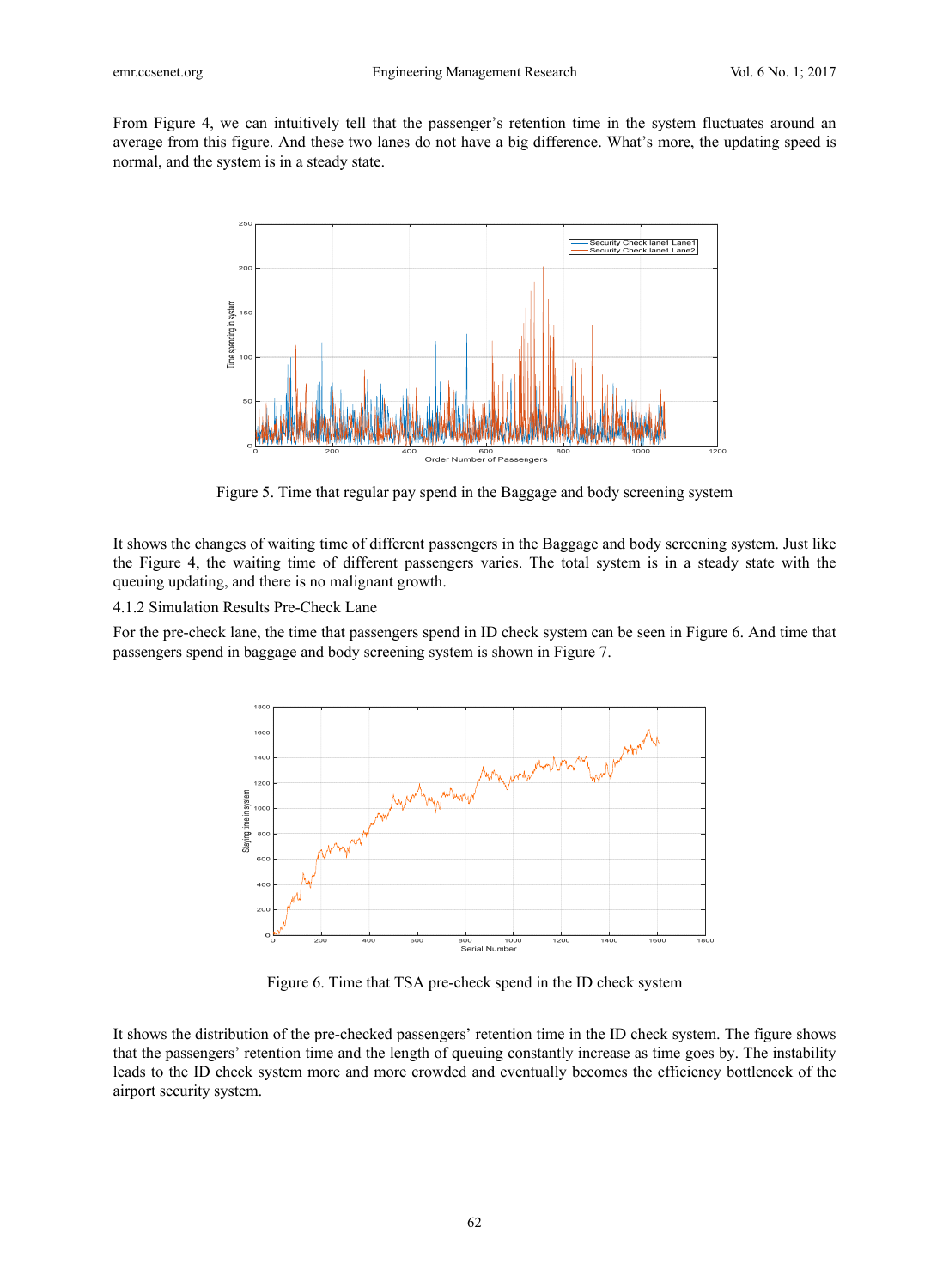

Figure 7. Time that TSA pre-check spend in the Baggage and body screening system

It shows the distribution of the pre-checked passengers' retention time in the Baggage and body screening system. Because the ID check system constraints plenty of passengers and there is no effect on the following system, the baggage and body screening system is in a steady state.

#### *4.2 System Optimization*

The bottleneck of the entire security system is the pre-check program. And the main constraint of the pre-check program is the ID check system. Therefore, we first carry out optimization analysis for the system.

#### 4.2.1 System Design Optimization

Suppose the state is stable, the optimal service system is a  $M/M/C$  system. The mean of the total cost of the system per unit time is as follows (Hu, 2012).

$$
z = c_s s + c_w L_s \tag{12}
$$

In the above formula,  $z$  represents the total cost of the system per unit of time,  $c_s$  represents cost per unit of

time for one service counter,  $S$  represents the number of the service counter,  $C_{av}$  represents the waiting cost

for each passenger in the system per unit of time,  $L<sub>s</sub>$  represents the average length of queuing.

In the formula for the total cost, only the number of service stations is variable and other factors are determinate. So we can analyze the cost function  $z = z(s)$  through marginal analysis method:

$$
z(s^*) \le z(s^* - 1)
$$
  
\n
$$
z(s^*) \le z(s^* + 1)
$$
\n(13)

Combine the equation (6) and equation set (7), and we can obtain that:

$$
L(s^*) - L(s^* + 1) \le \frac{c_s}{c_w} \le L(s^* - 1) - L(s^*)
$$
\n(14)

Based on the above inequality, we acquire the optimal number of service counter in ID check system  $s^* = 2$ by the enumeration method realized in MATLAB.

According to the result of optimization, we can get Figure 8 and Figure 9 which can reflect the situation of passengers in the pre-check system after reform.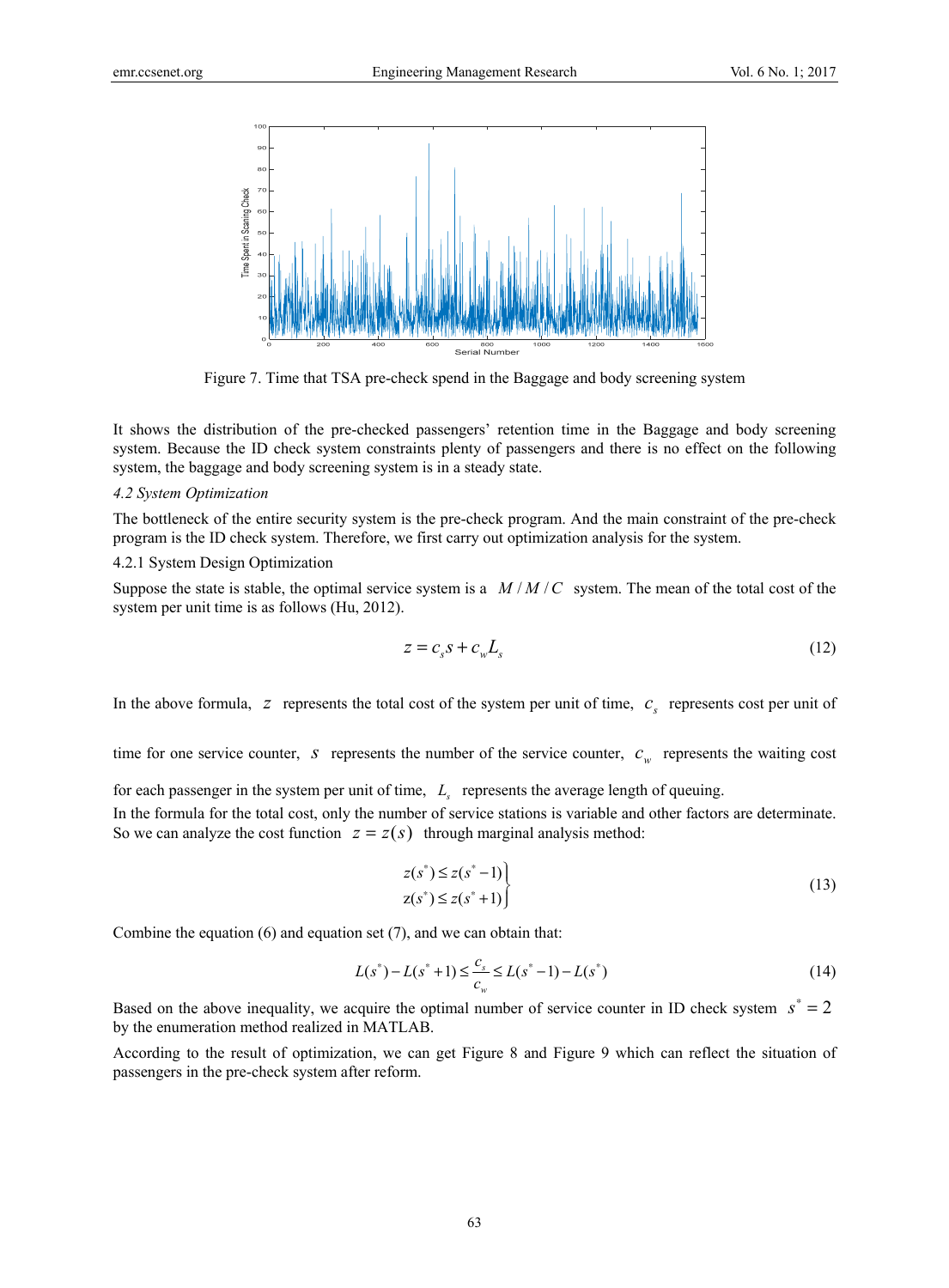

Figure 8. Time that TSA pre-check spend in the ID check system after reform

According to Figure 8, the passengers' waiting time fluctuates around a constant after the increasing of the ratio of pre-check lanes. It reflects that the problem of unstable caused by the pressure of ID check system has been solved. The ID check system of both pre-checked lanes and regular lanes are in a stable state.



Figure 9. Time that TSA pre-check spend in Baggage and body screening system after reform

It reflects the fluctuation of simulated passengers' retention time of Baggage and body screening system in pre-check lanes after the optimization. The figure demonstrates that the system is in a stable state like regular security program. Comprehensive analysis of the simulation results shows that the security system is in a stable state and the stranded passengers are able to queue up for security. Besides, passenger throughput increased. So the reform measures for pre-check lanes are effective. However, considering the limitation of system capacity, we must reduce the variance of the retention time in this system, so we use the system control optimizing model to improve the service rate of millimeter scanning process.

#### 4.2.2 Optimization Model of Service Rate

The distribution function of the longer service time is as  $M = \max\{X_1, \dots, X_n\}$  and  $X_1, \dots, X_n$  are independent of each other. The distribution function  $M$  can be presented as:

$$
F_{\text{max}}(z) = P\{M < z\} = P\{X \le z, Y \le z\} = F_X(z)F_Y(z) \tag{15}
$$

After calculation, the distribution function of *M* is as follows:

$$
F_{\text{max}}(z) = \begin{cases} (1 - e^{-\alpha t})(1 - e^{-\beta t}) & t \ge 0\\ 0 & t < 0 \end{cases} \tag{16}
$$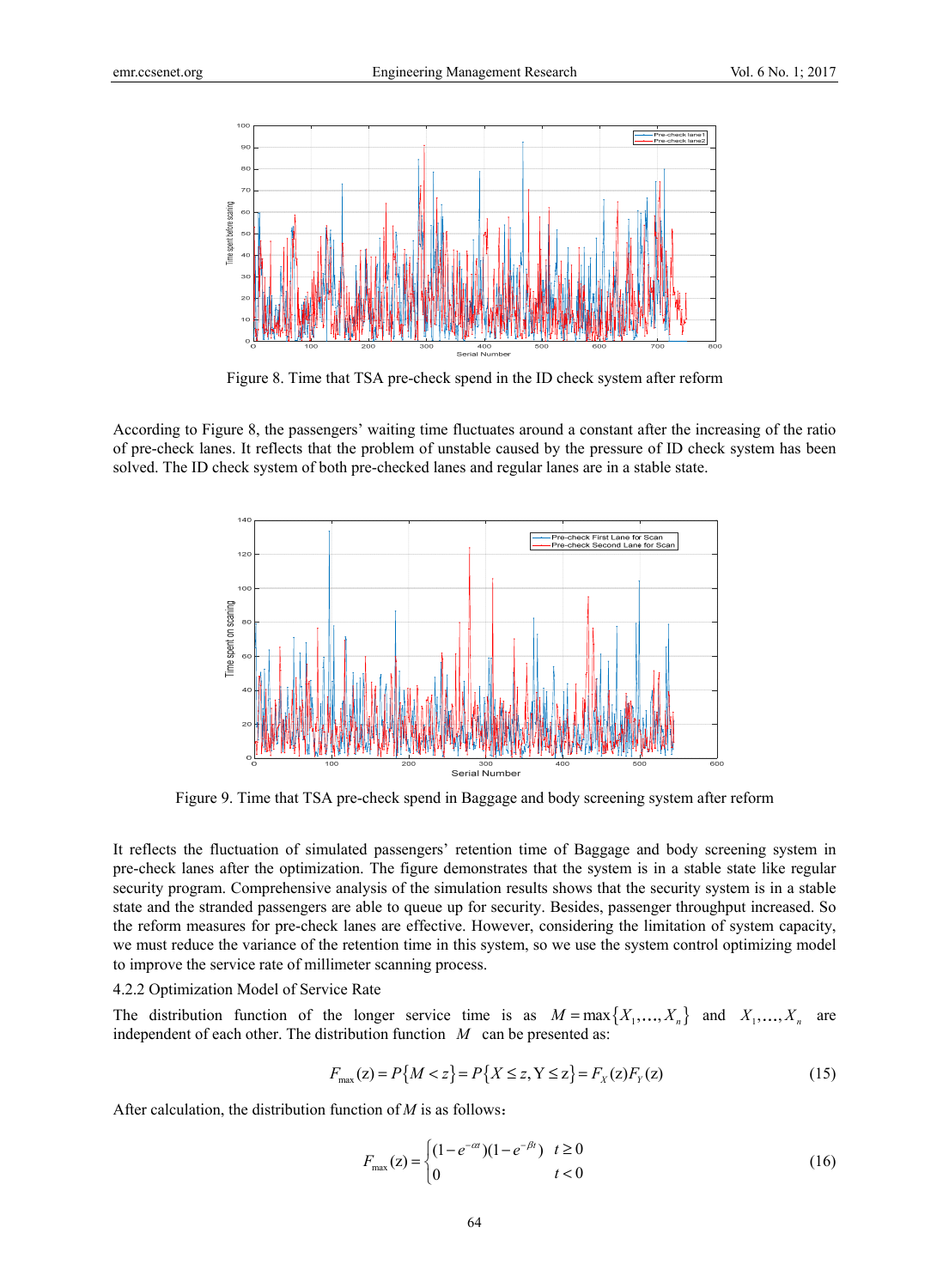Therefore, the probability density function of *M* is as follows:

$$
f_{\max}(t) = \frac{d}{dz} F_{\max}(z) = \begin{cases} \alpha e^{-\alpha t} (1 - e^{-\beta t}) + \beta e^{-\beta t} (1 - e^{-\alpha t}) & t \ge 0 \\ 0 & t < 0 \end{cases} \tag{17}
$$

So mean and variance of *M* are

$$
E(t) = \int_{0}^{+\infty} \left[ \alpha e^{-\alpha t} (1 - e^{-\beta t}) + \beta e^{-\beta t} (1 - e^{-\alpha t}) \right]
$$
 (18)

$$
\sigma^2 = D(X) = E(X^2) - [E(X)]^2
$$
\n(19)

According to the calculation formula of the length of queuing, we can obtain that (Wang, 2004):

$$
L_q = \sum_{n=1}^{N} (n-1) P_n
$$
 (20)

The objective function is

$$
z = c_s^* \mu + c_w L_s \tag{21}
$$

In the above model,  $L_s = L_q + \rho$  where  $\rho = \frac{\lambda}{\mu}$  represents the service intensity.

According to the references, we obtain the service cost for one passenger per unit of time  $c_s = 5.6$ , the cost of each passenger for staying per unit of time in this system  $c_w = 6.818$ . Based on the above calculation process, we consider using the particle swarm optimization to optimize the objective function in MATLAB. Figure 10 shows the shape of the function of the total cost which is optimized by the PSO.



Figure 10. Total cost function graph of Baggage and body screening system

The optimal solution of the objective function is obtained at the cursor point in the figure. Under this circumstances, the service rate of Millimeter wave scan process is  $\mu_{\text{i}}^* = 0.2307$ , the minimum total cost per unit time is  $z_{\text{min}} = 1.4682$ . Besides, the optimal service rate of baggage and body screening system is  $\mu^* = 0.1662$ . And the simulating result is shown in Figure 11.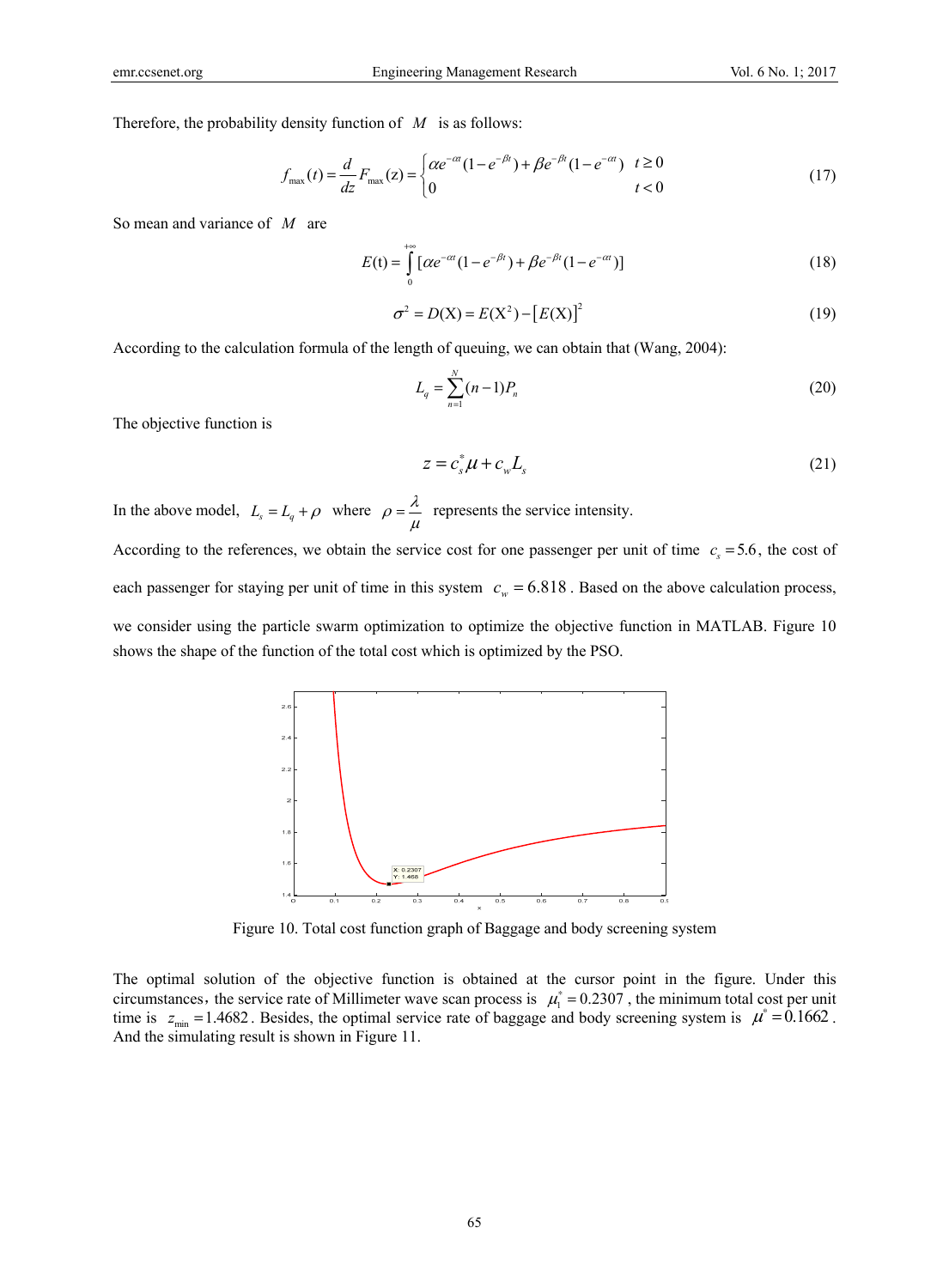

Figure 11. The simulation results of the baggage and body screening system under different service rates

From Figure 11, we can see that the variance of retention time in baggage and body scanning system is reduced, and the system is stable. In practice, we only need to improve the service rate as much as possible towards to the direction of the optimal value. For further study, we should consider the effect of culture and region which makes a difference to the behavior of local people.

#### **5. Conclusion and Suggestion**

In this paper, we establish a composite queuing network model based on the queuing theory and analyze the stability of the security system combining the real situation of at Chicago's O' Hare international airport. In considering the different security program that exists in the airport, we divide the security system into many units which consist of two regular check lanes and one pre-check lane based on the proportion of different lanes. We depict the inter-relationship of the ID check process, X-ray scanning process and Millimeter wave scanning process in combination of the reality and establish a composite queuing network model. Then we apply the model into the numerical simulation and analyze the fluctuation of passengers' retention times. We find that these two regular check lanes are in a stable state and the pre-check lane is instability. In pre-check lane, the retention time of passenger rapid growth which leads to the length of queue constantly increase so that passengers cannot pass the security check-in time.

In order to eliminate bottlenecks, we using the system design optimization model in the process of ID check in the pre-check lane, optimize the amount of ID check service counters under the target of keeping the system stability with the lowest costs. According to the result of optimization, we change the proportion of pre-check lanes in the security system and compare the results of the simulation with original results to verify the effectiveness of our model. By analyzing the difference of the results, we draw the conclusion that the proportion of pre-check lanes should be improved. Finally, we reduce the variance of retention time in the baggage and body screening system using the system control optimizing model and give out the result of simulating.

#### **Acknowledgments**

While remaining responsible for any errors in this paper, the authors would like to thank guidance and advice of Dr. Yuanbiao Zhang on preparing the article.

#### **Reference**

- Araujo, G. E., & Repolho, H. M. (2015). Optimizing the Airport Check-In Counter Allocation Problem. *Journal of Transport Literature*, *9*(4), 15-19. https://doi.org/10.1590/2238-1031.jtl.v9n4a3
- Cheng S. W., Zhang, Y. P., & Bie, Y. M. (2015). *Dynamic allocation of resources and dispatching intelligent theory of civil airport terminal*. Electronic Industry Press.
- Chun, H. W., & Mak, R. W. T. (1999). Intelligent resource simulation for an airport check-in counter allocation system. *IEEE Transactions on Systems, Man, and Cybernetics, Part C (Applications and Reviews)*, *29*(3), 325-335. https://doi.org/10.1109/5326.777069
- Gkritza, K., Niemeier, D., & Mannering, F. (2006). Airport security screening and changing passenger satisfaction: An exploratory assessment. *Journal of Air Transport Management*, *12*(5), 213-219. https://doi.org/10.1016/j.jairtraman.2006.03.001